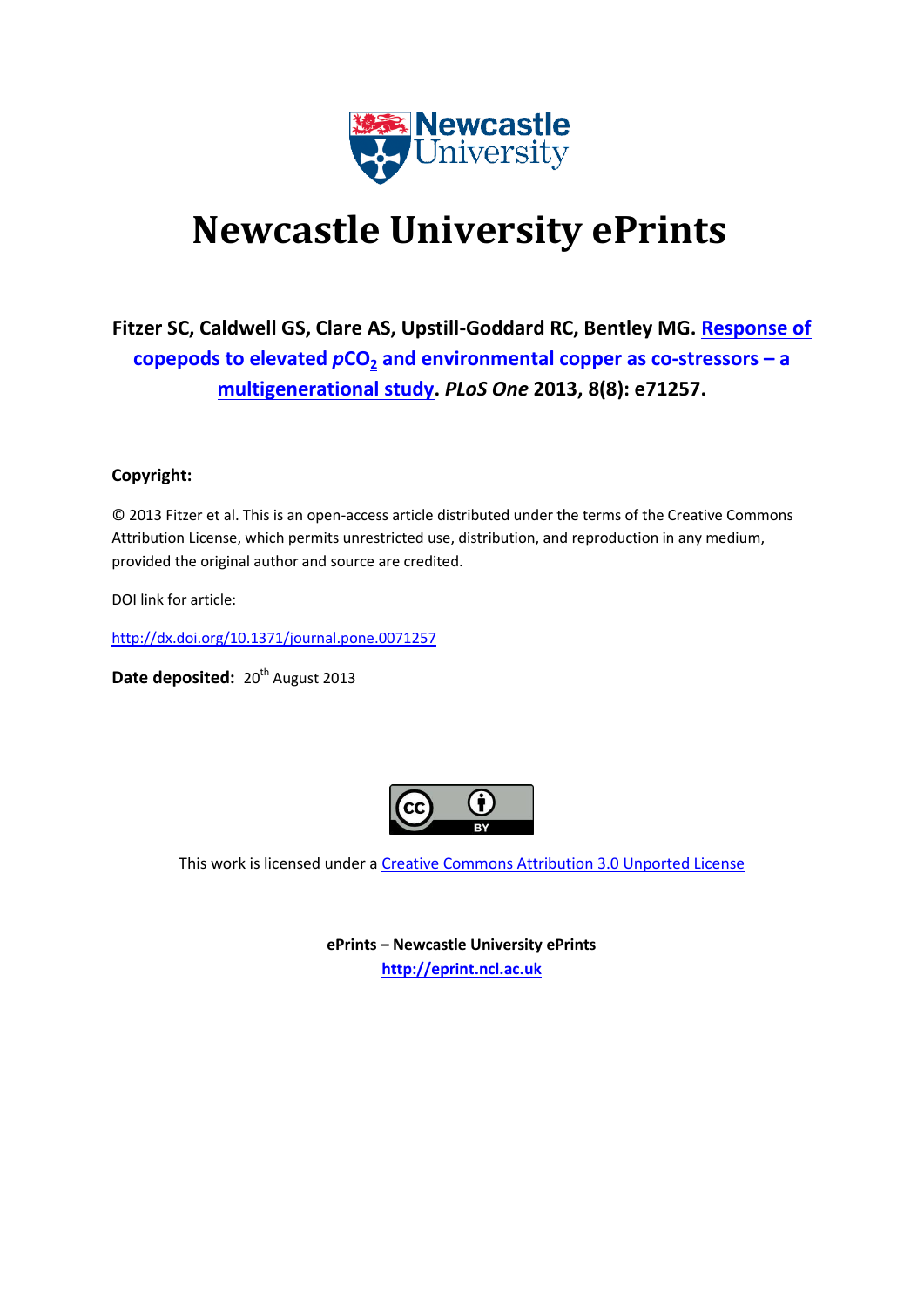# Response of Copepods to Elevated  $pCO<sub>2</sub>$  and Environmental Copper as Co-Stressors – A Multigenerational Study

### Susan C. Fitzer $^{1,2}$ \*, Gary S. Caldwell $^{1}$ , Anthony S. Clare $^{1}$ , Robert C. Upstill-Goddard $^{1}$ , Matthew G. Bentley $^{1}$

1 School of Marine Science and Technology, Newcastle University, Newcastle upon Tyne, United Kingdom, 2 School of Geographical and Earth Sciences, Glasgow University, Glasgow, United Kingdom

#### Abstract

We examined the impacts of ocean acidification and copper as co-stressors on the reproduction and population level responses of the benthic copepod Tisbe battagliai across two generations. Naupliar production, growth, and cuticle elemental composition were determined for four pH values: 8.06 (control); 7.95; 7.82; 7.67, with copper addition to concentrations equivalent to those in benthic pore waters. An additive synergistic effect was observed; the decline in naupliar production was greater with added copper at decreasing pH than for decreasing pH alone. Naupliar production modelled for the two generations revealed a negative synergistic impact between ocean acidification and environmentally relevant copper concentrations. Conversely, copper addition enhanced copepod growth, with larger copepods produced at each pH compared to the impact of pH alone. Copepod digests revealed significantly reduced cuticle concentrations of sulphur, phosphorus and calcium under decreasing pH; further, copper uptake increased to toxic levels that lead to reduced naupliar production. These data suggest that ocean acidification will enhance copper bioavailability, resulting in larger, but less fecund individuals that may have an overall detrimental outcome for copepod populations.

Citation: Fitzer SC, Caldwell GS, Clare AS, Upstill-Goddard RC, Bentley MG (2013) Response of Copepods to Elevated pCO<sub>2</sub> and Environmental Copper as Co-Stressors – A Multigenerational Study. PLoS ONE 8(8): e71257. doi:10.1371/journal.pone.0071257

Editor: Vishal Shah, Dowling College, United States of America

Received March 6, 2013; Accepted June 27, 2013; Published August 7, 2013

Copyright: © 2013 Fitzer et al. This is an open-access article distributed under the terms of the Creative Commons Attribution License, which permits unrestricted use, distribution, and reproduction in any medium, provided the original author and source are credited.

Funding: This research was fully sponsored by Natural Environmental Research Council (NERC) with grant number NE/G523412/1 as part of NERC funded PhD research. The funders had no role in study design, data collection and analysis, decision to publish, or preparation of the manuscript.

Competing Interests: The authors have declared that no competing interests exist.

\* E-mail: Susan.Fitzer@glasgow.ac.uk

#### Introduction

The geological record reveals several periods of past acidification of the global ocean [1] that coincide with marine mass extinctions [2–3]. The inferred decline in ocean pH since the industrial revolution is far more rapid than previously observed [4] and is predicted to continue under 'business as usual'  $CO<sub>2</sub>$ emission scenarios [5]. Indeed, the current acidification may be one of the most significant environmental features of the Anthropocene [6–9], with the most extreme predictions giving a 0.4 pH unit decline by 2100 [4], [10]. The potential impacts on ecosystem health and function, particularly when extrapolated to subsequent effects on ecosystem services, are severe [11–13]. Nevertheless, there remain substantial uncertainties regarding pH responses at the individual species level.

While the early life histories of several marine organisms have been found to be vulnerable to ocean acidification [14–15], comparatively few studies have examined the long-term, multigenerational impacts that are important for predicting possible future adaptations [16–18]. However, it is important to recognise that ocean acidification is only one aspect of global change [19] and that synergistic effects involving other variables in combination with pH must also be considered. One such example is the existence of elevated levels of xenobiotics. Metal contaminants are a particular concern for coastal ecosystems, especially soft sediment habitats where metals typically accumulate to greater concentrations than in the overlying water [20–21]. Differences in

toxicity have been related to differences in metal binding sites between bottom waters, sediment pore water, suspended particles and sediments [22–23]; for example, cadmium and copper are most toxic in sediment pore waters [22–23]. Toxicity tests involving sediment-bound copper revealed enhanced copper mobilisation at pH 4 relative to pH 7 [21]. As pH decreases, copper bioavailability increases by the increase in free copper ion concentration [24], and hence toxic effects may be encountered. Indeed, Richards et al. 2011 [25] predicted an increase in free copper ions of 115% over the next 100 years in estuarine environments as a result of declining seawater pH and increasing temperature. Therefore, ocean acidification may potentially exacerbate the toxic effects of copper in meiobenthic communities and may thus prove problematic for the fitness of benthic organisms.

Copepods have been widely utilised in bioassays for metal toxicity, and increasingly also for ocean acidification studies; however, copepods have been shown to have a high tolerance for copper as one of the essential trace metals [26]. Previous studies combining the effects of ocean acidification with a further environmental stressor have lacked the predictive power that a multi-generational approach affords [27–37]. We utilised the harpacticoid copepod Tisbe battagliai as a test species. Tisbe is well suited to multigenerational studies due to its ease of culture, rapid life cycle and pedigree in ecotoxicology studies; including assessing the impacts of ocean acidification [16], [21], [38–42].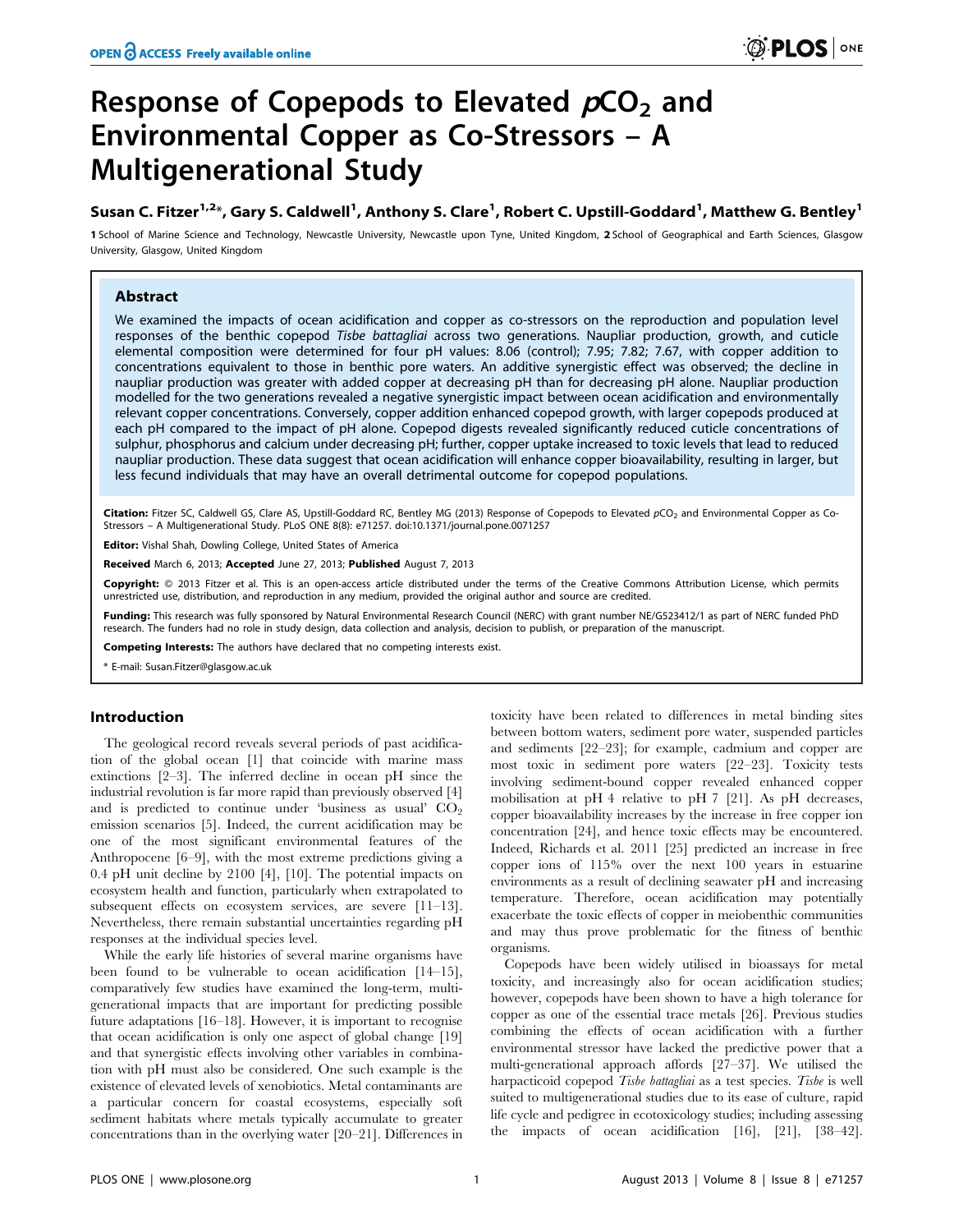Harpacticoid copepods are an integral component of meiofaunal communities. They have a primarily benthic lifestyle, feeding on microalgae and detritus near, or at the sediment-water interface but can also be tychopelagic. The close association with marine sediments means that harpacticoids are subjected to lifelong exposure to elevated trace metals [22]. In this study we investigated the combined effects of ocean acidification and copper on the reproductive output, somatic growth and cuticle composition of T. battagliai.

#### Materials and Methods

#### Animal Husbandry and Experimental Exposure

Stock copepod cultures were maintained at  $19^{\circ}$ C, pH 8.06 and a 12:12 L:D photoperiod and fed ad libitum on a mixed microalgae diet of Isochrysis galbana  $(4.4 \times 10^5 \text{ cells ml}^{-1})$  and Tetraselmis suecica  $(2.0 \times 10^5 \text{ cells m}^{-1})$  [16]. The carbonate system parameters are given in Table 1, including the error on the pH, and were calculated as per Fitzer et al. 2012 [16]. The system used injected a minimal, yet unknown amount of  $CO<sub>2</sub>$  directly into a constant air flow, which was monitored and controlled by glass pH probes via a solenoid valve and an automated Aqua-medic<sup>TM</sup> pH computer. Although it is noted that there can be potential problems with progressive divergence in the liquid junction potential between buffer and sample at estuarine salinities using glass electrodes to monitor pH [43], the relatively small salinity range observed during our experiments would suggest that this is of minor concern. Measurements of temperature and salinity were taken daily using standard protocols, which were then added to the logged pH values (Dr  $\text{DAQ}^{TM}$  data logger) and total alkalinity (TA) data (closed titrations) to calculate the carbonate parameters as per the ocean acidification guidelines using CO2Sys [44]. Single, gravid females were placed in individual wells in modified 12-well plates [16]. Experimental pH values were  $7.67 \pm 0.02$ , 7.82 $\pm$ 0.02, 7.95 $\pm$ 0.02 and 8.06 $\pm$ 0.06 (control) (errors presented  $±$  one standard deviation).

#### Environmental Copper Simulation Using Environmentally Relevant Concentrations

Pore water and seawater concentrations of copper were determined on samples collected at low tide from three locations at Black Middens (GPS Latitude: 55° 1.557'N, Longitude:  $1^\circ$  25.549'W) in the lower Tyne estuary, UK. Sediment samples  $(-70 \text{ g})$  were centrifuged in 50 ml centrifuge tubes at 3000 rpm (996 RCF) for 1 min. Permits and approvals to collect samples were not required from North Tyneside Council as the samples were collected from public access beaches in Tyne and Wear, UK; these sites were also free from endangered or protected species. The separated pore waters were then removed using disposable  $1 \text{ ml}$  syringes and filtered through  $0.45 \text{ µm}$  cellulose nitrate membranes. Samples were subsequently split between two 30 ml acid washed glass bottles (10% nitric acid) and fixed with 1 ml of 0.05 M nitric acid (Analar). They were then stored at  $4^{\circ}$ C prior to analysis by inductively coupled plasma mass spectroscopy (ICP-MS) at a UKAS accredited laboratory (Environmental Scientifics Group Limited).

Average pore water copper concentrations were 6  $\mu$ g L<sup>-1</sup>, which is broadly similar to previously published pore water values of 10–14  $\mu$ g L<sup>-1</sup> found in European *Tisbe* habitats [45–48]. These concentrations were subsequently used to benchmark copper spiked experimental seawater. 1 ml of a copper stock solution (330 mg  $\rm CuSO_4\,L^{-1}$  in Milli-Q water) was added to 6 L of filtered natural seawater (salinity 36, collected Tyne estuary, UK); CuSO4 is often used in copper toxicity testing [39], [49]. Addition of the pore water spike to natural seawater (copper) at  $14 \mu g L^{-1}$  gave a final concentration of 20  $\mu$ g L<sup>-1</sup>.

#### Measuring Naupliar Production and Growth in Tisbe **Battagliai**

Gravid females  $(N = 32)$  were pipetted into wells in three floating 12-well plates held within an experimental tank at the appropriate pH. Naupliar production was recorded daily. Nauplii were removed and fixed daily for growth determination and elemental analysis of the cuticle. Samples were fixed using a 2.5 : 1 mixture of 40% formaldehyde and 25% gluteraldehyde. Sodium phosphate (84 mM) and sodium hydroxide (67.5 mM) were added as buffers (McDowell and Trumps fixative). This fixation protocol was also suitable for subsequent electron microscopy [50]. Following the initial collection of naupliar production data for three broods per female, the progeny from the first brood were grown on to adults and the initial maternal females removed; these produced the subsequent generation of gravid females. To take account of brood, variability data were collected across three broods ( $\sim$  12 days) [51]. This was repeated three times with the first generation discounted to allow for acclimation of the copepods to each pH. Subsequent generations were labelled G0 and G1.

Table 1. pH and carbonate parameters maintained throughout experiments.

| pH   | Generation     | Mean pH         | Mean<br>temperature<br>$(^{\circ}C)$ | Salinity | Mean TA<br>$(CaCO3$ mg<br>$L^{-1}$ | $HCO3$ in<br>( $\mu$ mol kg <sup>-1</sup> SW) | $CO3$ in<br>(umol<br>$kg^{-1}$ SW) | $PCO2$ in<br>(uatm) | $\Omega$ Ca out | $\Omega$ Ar out |
|------|----------------|-----------------|--------------------------------------|----------|------------------------------------|-----------------------------------------------|------------------------------------|---------------------|-----------------|-----------------|
| 8.06 | G <sub>0</sub> | $8.02 \pm 0.02$ | $18.63 \pm 0.33$                     | 36.4     | 1347                               | 1061                                          | 100                                | 236                 | 2.38            | 1.54            |
| 8.06 | G <sub>1</sub> | $8.10 \pm 0.06$ | $18.53 \pm 0.34$                     | 37.6     | 1356                               | 1017                                          | 118                                | 188                 | 2.78            | 1.80            |
| 7.95 | G <sub>0</sub> | $7.95 \pm 0.02$ | $18.93 \pm 0.33$                     | 37.0     | 1279                               | 1033                                          | 85                                 | 270                 | 2.00            | 1.30            |
| 7.95 | G <sub>1</sub> | $7.93 \pm 0.03$ | $18.62 \pm 0.18$                     | 38.0     | 1339                               | 1092                                          | 86                                 | 298                 | 2.02            | 1.31            |
| 7.82 | G <sub>0</sub> | $7.81 \pm 0.02$ | $18.80 \pm 0.52$                     | 37.0     | 1312                               | 1122                                          | 66                                 | 405                 | 1.57            | 1.02            |
| 7.82 | G <sub>1</sub> | $7.81 \pm 0.03$ | $18.86 \pm 0.52$                     | 37.0     | 1292                               | 1103                                          | 66                                 | 398                 | 1.55            | 1.01            |
| 7.67 | G <sub>0</sub> | $7.66 \pm 0.03$ | $18.43 \pm 0.36$                     | 37.7     | 1359                               | 1213                                          | 51                                 | 616                 | 1.20            | 0.78            |
| 7.67 | G <sub>1</sub> | $7.66 \pm 0.03$ | $18.43 \pm 0.36$                     | 36.0     | 1252                               | 1121                                          | 46                                 | 571                 | 1.08            | 0.70            |

pH, temperature, salinity and total alkalinity (TA) were all measured to calculate hydrogen carbonate (HCO<sub>3</sub><sup>-</sup>), carbonate (CO<sub>3</sub><sup>2-</sup>), partial pressure of carbon dioxide  $(PCO<sub>2</sub>)$ , calcite ( $\Omega$ Ca) and aragonite ( $\Omega$ Ar) using CO<sub>2</sub>Sys software. Errors presented are one standard deviation from the mean. doi:10.1371/journal.pone.0071257.t001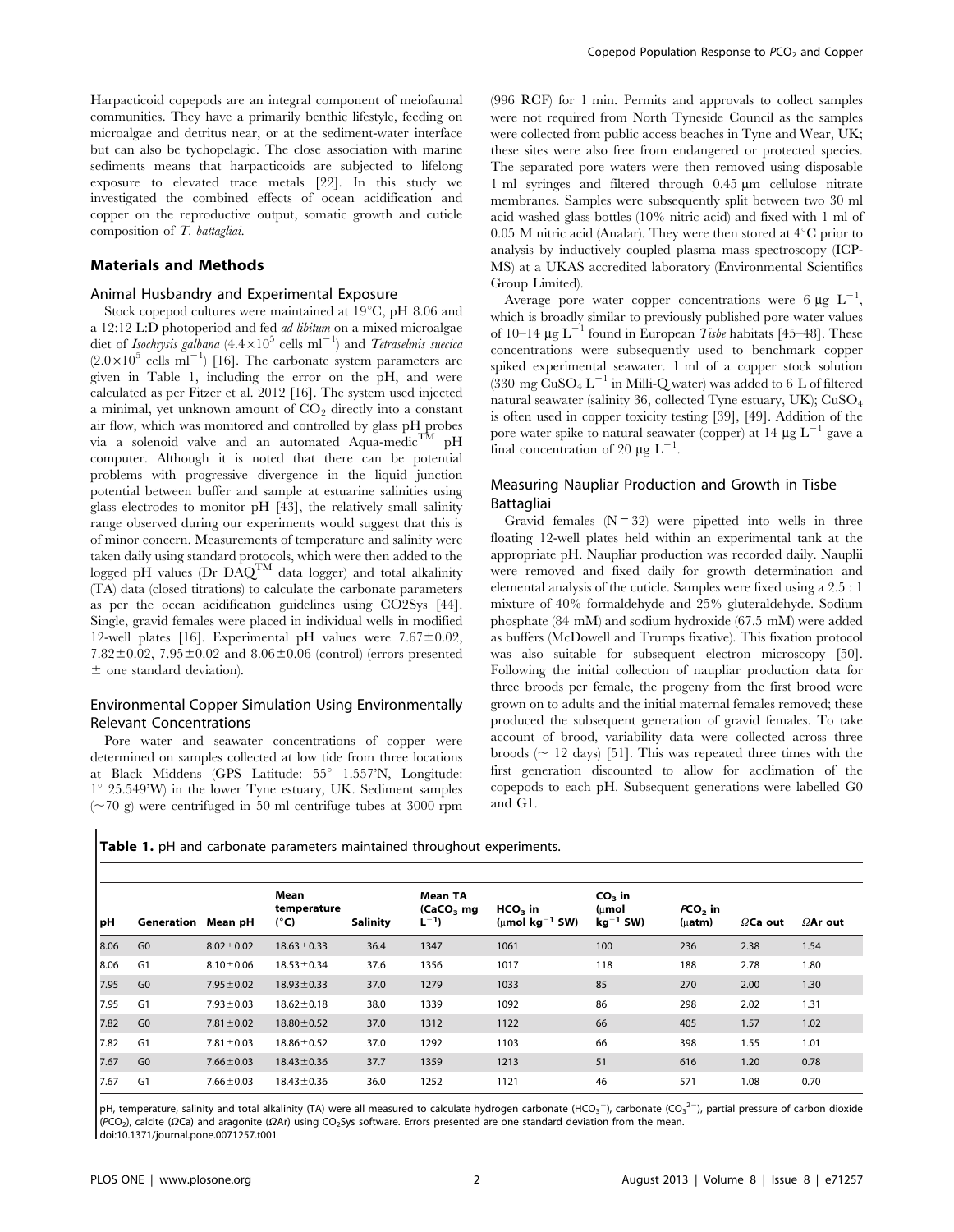For each naupliar stage in the first brood for each pH, growth was measured using an inverted dissection microscope (Olympus CHx41 at  $\times$  40 and  $\times$  4 objective) coupled with a digital camera (Sanyo) and ImageJ software.

Environmental scanning electron microscopy (ESEM) coupled with energy dispersive X-ray (EDX) analysis was used to determine cuticle elemental composition (% by weight) of fixed, air-dried samples (FEI XL30 ESEM-FEG coupled with Quantac EDX system manufactured by Rontec). Gravid females were used from the second generation for each pH. Three point analyses were performed on each of three copepods.

#### Copepod Total Copper Concentration

Flame atomic absorption spectroscopy (FAAS) was used to determine the final concentration of copper within the copepod tissues. Owing to their small individual biomass and anticipated low copper concentrations [52] whole body digests were performed on batches of 10 individuals per replicate per treatment. Ten individual gravid females were sampled following the production of their third brood at the end of each generation of experiments at each pH. Copepods were fixed using McDowell and Trumps fixative. Three replicate batches were taken for each pH. Specimens were rinsed in deionised water, placed in preweighed glass tubes, dried at  $25^{\circ}$ C for 24 h and weighed to obtain dry weights. Specimens were digested in 100  $\mu$ L of concentrated  $(70\% \text{ AnalaR})$  nitric acid in a heat block at  $60^{\circ}$ C for 48 h. When complete the digests were diluted with deionised water to a volume of 3 ml prior to FAAS (Varian Spectra AA 50) analysis. The FAAS was calibrated using copper standards of 0, 2, 4, 6, 8 and 10 mg  $L^{-1}$  in nitric acid. Samples were injected into the FAAS at two second integrations.

#### Statistical Analysis

Naupliar production data were analysed via the mixed modelling approach of generalised least squares (GLS). The model examined all interactions between the factors pH and generation, thereby eliminating pseudo-replication in the experimental design [53–55]. Correlation functions controlling pseudo-replication were calculated following the methodology of Gelman and Hill 2007 [56]. Data were modelled comparing each pH and generation of copepod to the intercept values of the control pH (8.06), and generation zero of copepods grown with addition of copper. Incorporating data from pH 8.06 to pH 7.67 through two generations of copepod within the model enabled a proxy for modelling data over the next 100 years of predicted ocean acidification. The model was assessed using the maximum likelihood (ML) of the data fit, incorporating Akaike's information criterion (AIC) to assess the model of best fit. A second model was produced incorporating data for naupliar production without the addition of copper taken from our previous work [16]. Naupliar production data were modelled comparing all pHs with and without addition of copper from generation G0 to G1 to the intercept of the control pH (8.06) with addition of copper. Data for generation three (G2) of naupliar production without the addition of copper were omitted for the purposes of the new model [16]. Growth data were also analysed using the GLS mixed modelling approach. The data were modelled comparing all pHs and stages C4 - N3 to the intercepts of the control pH (8.06) and stage C5. Generation comparisons were included in the model with G0 (the earliest generation of all pH data) compared to all pHs and G1. This approach allowed for the analysis of the correlation factors within the experimental design so as to assess all interactions and eliminate any possible pseudo-replication. All modelling analysis was done using the 'R' platform R.Gui 2.9.1.

Cuticle elemental composition was analysed using analysis of variance (ANOVA) with all pHs being compared to the control pH 8.06 for each element of interest. Analysis was undertaken using Minitab15.

#### Results

#### Naupliar Production

Naupliar production per brood and per generation under simulated ocean acidification conditions with elevated copper concentration is presented in Fig. 1. The data indicate a gradual decline in naupliar production with a reduction in pH from pH 8.06 (16.50 $\pm$ 0.47) to pH 7.82 (8.03 $\pm$ 0.66, P<0.001). A slight increase in the mean nauplair production for earlier generations at pH 7.67 (11.40 $\pm$ 0.66 P<0.001) from pH 7.82, is reduced by mortalities in the later generations of pH 7.67 (8.50 $\pm$ 0.93,  $P<0.001$ ). Table 2 shows the GLS model output; the model predicts a gradual decline in naupliar production with decreasing pH below the control value (8.06), with mean naupliar production suppressed at all experimental pH conditions with the addition of copper. The largest decline occurred at pH 7.67, due to the inclusion of naupliar mortalities in the model. No significant difference was observed across generations when naupliar production was compared between the two generations for each pH with added copper. Comparison of interactions between pH and generation revealed significant interactions for pH 7.95 G1  $(14.30\pm0.93, t = -2.36, P = 0.018)$  and pH 7.67 G1  $(8.50\pm0.93, t = 0.93, t = 0.93)$  $t = -8.6$ ,  $P = <0.001$  (Table 2; Fig. 2).

The second model examined all interactions, with and without the addition of copper (Table 3). Although our earlier data on the pH response alone covered three generations [16], only data for generations G0 and G1 were compared with data for pH and added copper from this work. The resulting model examined all naupliar production - pH interactions with and without copper addition. Naupliar production with decreasing pH and copper addition followed a significant further decline compared to decreasing pH alone (Fig. 3). Mean naupliar production for each pH with and without copper addition confirms that at pH 7.95 with copper addition (13.99±0.66,  $t = -3.71$ ,  $P = <0.001$ ) naupliar production was significantly lower than for the control pH 8.06, but also significantly lower than for pH 7.95 alone, which is not significantly different from the control pH alone  $(16.35 \pm 0.71, t = -0.22, P = 0.827)$  (Table 3). A further significant decline was observed from pH 7.82 to pH 7.67 as naupliar production for pH 7.82 and pH 7.67 plus copper was further reduced compared to the reduction in pH alone, suggesting an additive negative effect (Table 3, Fig. 3).

#### Naupliar Growth Analysis

Copepods grown with added copper did not differ significantly in length from the control pH 8.06  $(349.48\pm8.96 \text{ }\mu\text{m})$  with declining pH, with the exception of pH 7.95 which was observed to significantly increase copepod length  $(446.13 \pm 9.6 \text{ µm})$ ,  $t = 10.07$ ,  $P = \leq 0.001$  (Table 4). Comparing growth data with and without added copper reveals a similar pattern, with a significant increase in copepod length at pH 7.95 [16]. All growth data for copepods grown at reduced pH with and without added copper were combined to produce an overall growth model (see model output Table 4). The model predicted a significant increase in copepod length at each pH following copper addition, revealing an additive positive impact from the addition of copper (Table 4).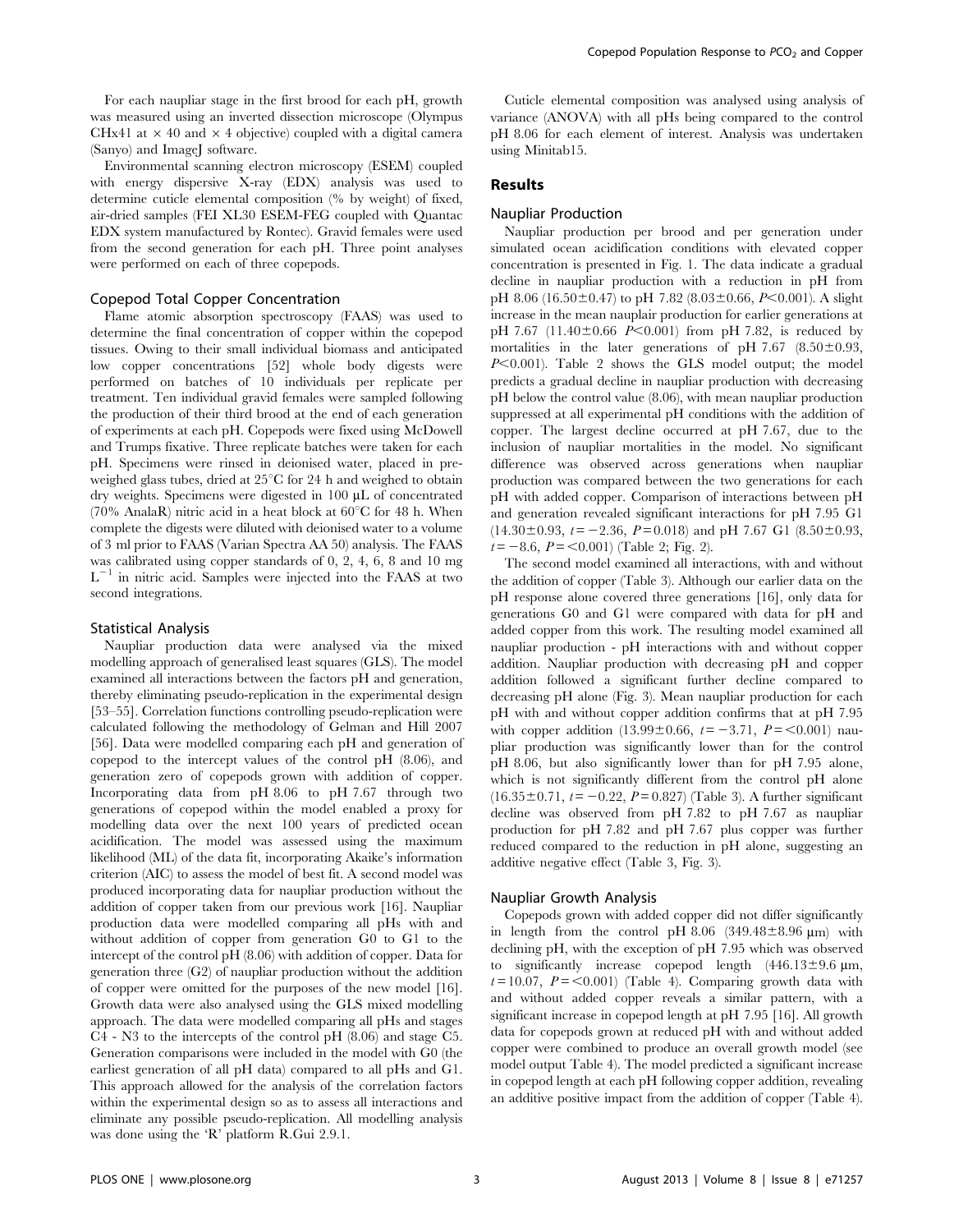

Figure 1. Naupliar production (mean ± SE, N=32) for *Tisbe battagliai* cultured under specified ocean acidification scenarios with<br>addition of supplementary copper. Data are grouped by brood and generation. Symbols; ●=pH **addition of supplementary copper.** Data are grouped by brood and generation. Symbols;  $\bullet$  = pH 7.67,  $\bullet$  = pH 7.82,  $\bullet$  = pH 7.95 and  $\bullet$  = pH 8.06.

doi:10.1371/journal.pone.0071257.g001

#### Cuticle Elemental Composition

ESEM analyses identified the following elements in the copepod cuticle; carbon, oxygen, sodium, magnesium, aluminium, silicon, phosphorus, sulphur, potassium and calcium. Carbon and oxygen were the primary constituents comprising over half of the elemental content; the other elements were present only in trace



Figure 2. Model output for naupliar production data across pH 8.06, 7.95, 7.82 and 7.67 with addition of supplementary copper. Solid black lines represent actual data; dashed red lines represent observed model fit. doi:10.1371/journal.pone.0071257.g002

quantities. Elements of interest (calcium, phosphorus and sulphur), observed in copepod cuticle were compared between exposure to reduced pH with and without copper [16]. The carbon and oxygen mass percentages were not significantly different when comparing pH 8.06 to pH 7.95 and pH 7.67. However, at pH 7.82 cuticle carbon and oxygen were, respectively, significantly lower (12.36 $\pm$ 8.31, ANOVA  $P = \leq 0.001$ ) and significantly higher (70.91 $\pm$ 6.10, ANOVA  $P = \leq 0.001$ ) with respect to the control pH (mean carbon,  $41.14 \pm 9.23$ ; mean oxygen,  $55.17\pm9.81$ , errors represent  $\pm$  one standard error). Differences were observed between the elements of interest in the cuticle, particularly with respect to sulphur, phosphorus and calcium (Table 5). These elements were compared between the experimental pH treatments with and without copper addition (Table 5). Significantly higher phosphorus, sulphur and calcium were observed at pH 7.82 (phosphorus  $0.61 \pm 0.22$ ; sulphur 1.16 $\pm$ 0.55; calcium 0.94 $\pm$ 0.20; all ANOVA P = <0.001) and significantly higher phosphorus and calcium were also observed at pH 7.95 (phosphorus  $0.48 \pm 0.11$ ; calcium  $0.47 \pm 0.04$ ; both ANOVA  $P = \leq 0.001$  relative to the control (phosphorus  $0.28\pm0.06$ ; sulphur  $0.61\pm0.13$ ; calcium  $0.21\pm0.04$ ; all ANOVA  $P = 0.001$ . Comparison of the same elements at each pH with and without copper addition showed significantly less phosphorus at pH 7.82 from pH 7.82 alone  $(0.87 \pm 0.23, ANOVA \, P = 0.001)$ and a decrease, although not significant, at pH 7.67 and 7.95 with copper addition from pH 7.67 alone  $(0.25\pm0.06)$  and pH 7.95  $(0.54\pm0.22)$  alone. All pH treatments with added copper showed significantly reduced phosphorus relative to the control pH 8.06 with copper  $(0.57 \pm 0.11, ANOVA$  P = <0.001). No significant changes or patterns were observed for sulphur, however there were significant decreases in calcium at pH 8.06 from pH 8.06 alone  $(0.66 \pm 0.52, \text{ ANOVA } P = \leq 0.001, 7.95 \text{ from } pH 7.95$ alone (1.34 $\pm$ 0.62, ANOVA P = <0.001) and 7.67 from pH 7.67 alone  $(0.51 \pm 0.20, ANOVA$  P = <0.001) with added copper.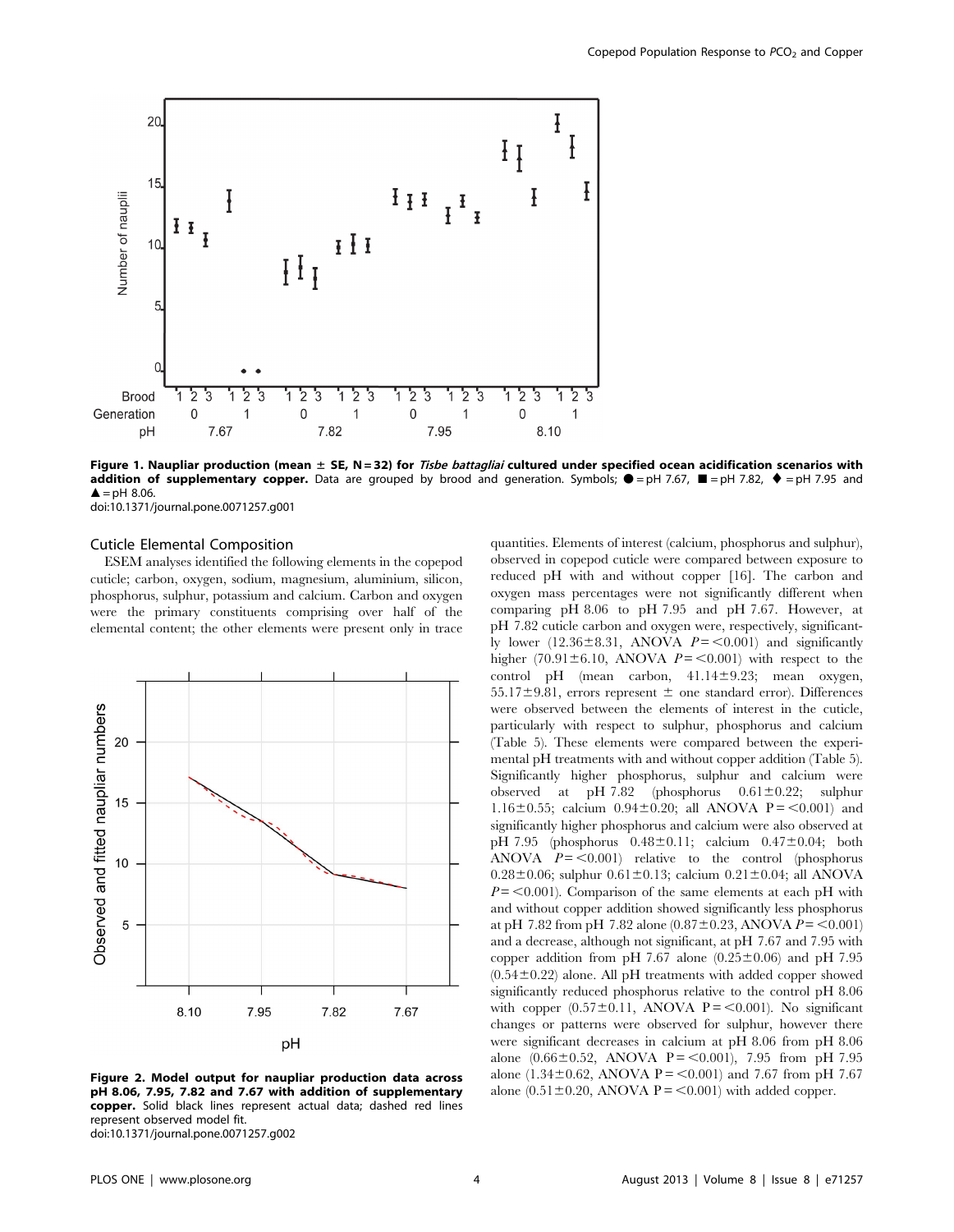Table 2. Random-effects variance components for the multi-level model.

| Coefficient           | <b>Naupliar production number</b> | <b>Standard error</b> | t-value  | P-value |  |
|-----------------------|-----------------------------------|-----------------------|----------|---------|--|
| pH 8.06: Generation 0 | 16.50                             | 0.47                  | 35.47    | < 0.001 |  |
| pH 7.95: Generation 0 | 13.99                             | 0.66                  | $-3.81$  | < 0.001 |  |
| pH 7.82: Generation 0 | 8.03                              | 0.66                  | $-12.88$ | < 0.001 |  |
| pH 7.67: Generation 0 | 11.40                             | 0.66                  | $-7.76$  | < 0.001 |  |
| pH 8.06: Generation 1 | 17.72                             | 0.66                  | 1.86     | 0.064   |  |
| DH 7.95: Generation 1 | 14.30                             | 0.93                  | $-2.36$  | 0.018   |  |
| pH 7.82: Generation 1 | 17.48                             | 0.93                  | 1.05     | 0.292   |  |
| DH 7.67: Generation 1 | 8.50                              | 0.93                  | $-8.6$   | < 0.001 |  |
|                       |                                   |                       |          |         |  |

doi:10.1371/journal.pone.0071257.t002

#### Copepod Copper Uptake with Decreasing pH and Addition of Copper

Elemental examination of the copepod cuticle revealed no copper presence. To confirm copper uptake by the copepods, complete copepod digests were performed. Gravid females from the first generation for each pH were used. Unfortunately, due to mortalities during the pH 7.67 experiments insufficient females were available for digestions. Comparisons were made between copepods grown at pH 8.06 with copper, to those copepods grown at pH 8.06 without copper and pH 7.95 and pH 7.82 with copper. An increase in copper concentration was observed for pH 7.82 and pH 7.95 from the control (undetectable) to 10 µg  $L^{-1}$  of copper per 10 gravid females.



Figure 3. Model output for naupliar production across pH 8.06, 7.95, 7.82 and 7.67 with addition of supplementary copper and for conditions of simulated ocean acidification alone (pH 8.06A, 7.95A, 7.82A and 7.67A) across two generations, **zero and one.** Solid black lines represent actual data; dashed red lines represent observed model fit.

doi:10.1371/journal.pone.0071257.g003

#### Discussion

Ocean acidification does not pose an environmental threat in isolation. The factors behind ocean acidification, principally an increase in the atmospheric carbon inventory, will drive additional environmental change such as elevated sea surface temperature and ocean hypoxic events. These factors, when considered alongside environmental co-stressors such as chemical contamination, must be considered collectively if we are to achieve a true understanding, and therefore attain greater predictive capacity, of the responses of the marine environment to climate change. Given the logistical and analytical difficulties associated with conducting long term, multi-stressor and multigenerational studies, we have instead chosen to combine ocean acidification and background copper exposure as cofactors over a number of generations. Our results imply that increasing ocean acidification has the potential to turn environmentally relevant concentrations of copper to acute or potentially lethal concentrations impacting on benthic copepod reproduction and development.

#### Naupliar Production Response to Combined Ocean Acidification and Environmental Copper

The majority of previous studies examining the effects of ocean acidification as a co-stressor have so far focused on temperature [27–30], [32–35], [37]. These short-term studies have thus far proved inconclusive; further, it is becoming evident that often the impact of the co-stressor (particularly temperature) greatly outweighs the negative impacts attributable to ocean acidification, for example see Byrne 2009 [29]; although the picture remains not entirely clear. Very few ocean acidification studies have considered trace metal exposure as a factor; those that have tended to use either severely reduced pH conditions in the context of  $CO<sub>2</sub>$ leakage from sub-sea storage (pH 6.07–6.36) [36], failed to consider the vital importance of exposure duration, particularly across multiple generations [57], or used inappropriately high concentrations of metal contaminants [58]. Nevertheless, it is essential to consider how ocean acidification interacts with marine contaminants and xenobiotics [59].

Copper is known to be toxic to reproductive processes in copepods [39–40], [60–61], and enhanced toxicity has been observed when combined with ocean acidification [36]. Pascal et al. 2010 [36] noted an antagonistic effect of ocean acidification and copper on mortality of the harpacticoid copepod Amphiascoides atopus, demonstrating the importance of an increase in free copper ions. This is in broad agreement with the main findings of this study. However, it must be stressed that we have exposed three generations using substantially more conservative pH levels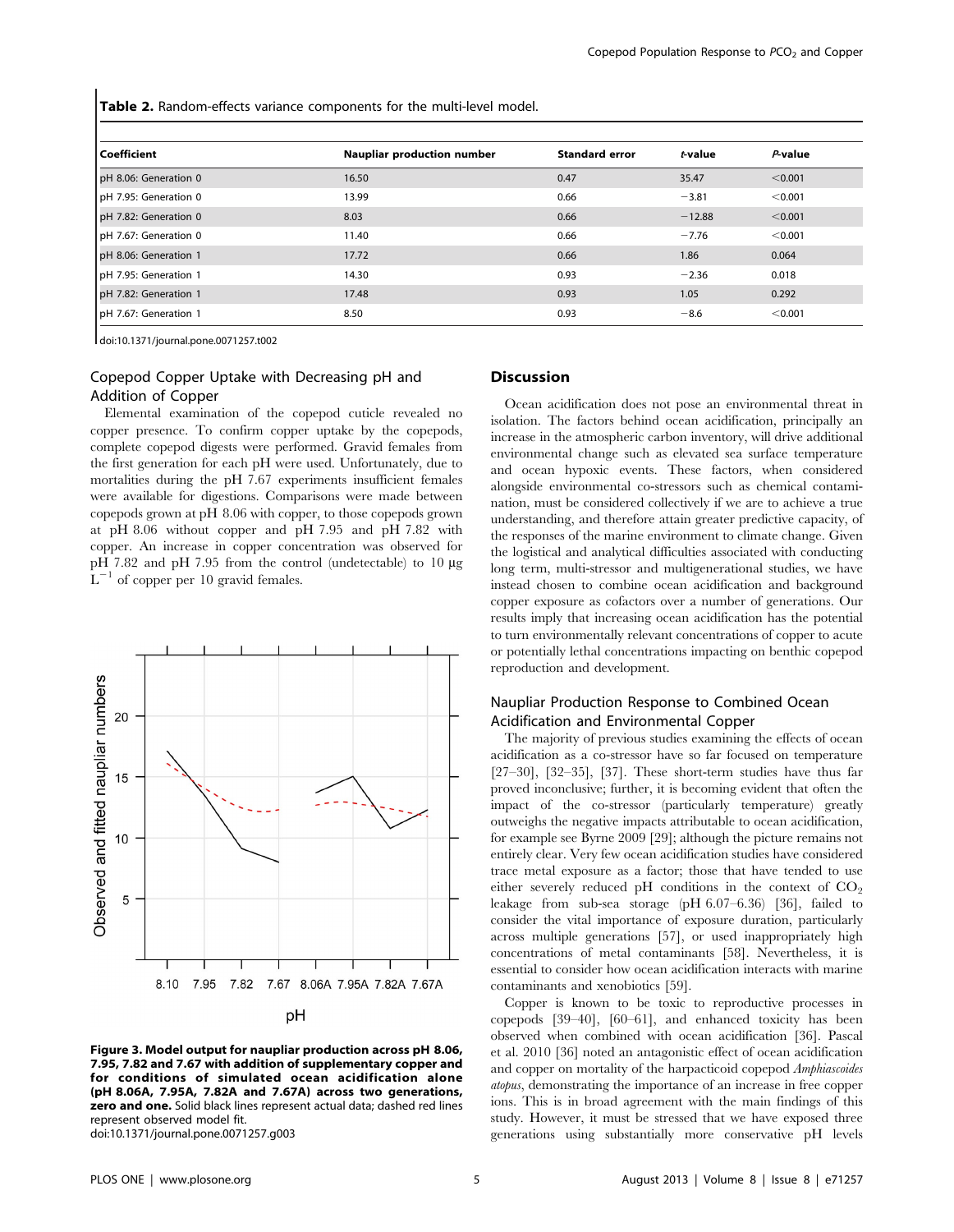Table 3. Random-effects variance components for the multi-level model.

| Coefficient            | <b>Naupliar production number</b> | <b>Standard error</b> | t-value  | P-value |
|------------------------|-----------------------------------|-----------------------|----------|---------|
| pH 8.06: Generation 0  | 16.50                             | 0.47                  | 34.51    | < 0.001 |
| pH 7.95: Generation 0  | 13.99                             | 0.66                  | $-3.71$  | < 0.001 |
| pH 7.82: Generation 0  | 8.03                              | 0.66                  | $-12.53$ | < 0.001 |
| pH 7.67: Generation 0  | 11.40                             | 0.66                  | $-7.55$  | < 0.001 |
| pH 8.06A: Generation 0 | 12.74                             | 0.71                  | $-5.32$  | < 0.001 |
| pH 7.95A: Generation 0 | 16.35                             | 0.71                  | $-0.22$  | 0.827   |
| pH 7.82A: Generation 0 | 10.47                             | 0.71                  | $-8.53$  | < 0.001 |
| pH 7.67A: Generation 0 | 12.14                             | 0.71                  | $-6.18$  | < 0.001 |
| pH 8.06: Generation 1  | 17.72                             | 0.68                  | 1.81     | 0.071   |
| pH 7.95: Generation 1  | 14.30                             | 0.96                  | $-2.3$   | 0.022   |
| pH 7.82: Generation 1  | 17.48                             | 0.96                  | 1.03     | 0.305   |
| pH 7.67: Generation 1  | 8.50                              | 0.96                  | $-8.37$  | < 0.001 |
| pH 8.06A: Generation 1 | 17.21                             | 1.00                  | 0.71     | 0.480   |
| pH 7.95A: Generation 1 | 12.65                             | 1.00                  | $-3.85$  | < 0.001 |
| pH 7.82A: Generation 1 | 15.87                             | 1.00                  | $-0.63$  | 0.530   |
| pH 7.67A: Generation 1 | 15.58                             | 1.00                  | $-0.92$  | 0.355   |
|                        |                                   |                       |          |         |

pH 8.06A, pH 7.95 A, pH 7.82A and pH 7.67A represent the same respective pHs alone without addition of copper. doi:10.1371/journal.pone.0071257.t003

combined with background copper concentrations. Here, combined ocean acidification and environmental copper amplified the impact on naupliar production over multiple generations indicating future copepod population decline.

#### Growth Response to Combined Ocean Acidification and Environmental Copper

Previously, Fitzer et al. 2012a&b [16], [62] observed a marked reduction in somatic growth for T. battagliai cultured under ocean

Table 4. Generalised least square model output for naupliar growth data.

| Coefficient            |        | Length ( $\mu$ m) Standard error t-value P-value |          |         |
|------------------------|--------|--------------------------------------------------|----------|---------|
| pH 8.06                | 349.48 | 8.96                                             | 39.01    | < 0.001 |
| pH 8.06<br>(no copper) | 314.06 | 11.38                                            | $-3.11$  | 0.002   |
| pH 7.95                | 446.13 | 9.60                                             | 10.07    | < 0.001 |
| pH 7.95<br>(no copper) | 341.20 | 11.01                                            | $-0.75$  | 0.453   |
| pH 7.82                | 366.13 | 10.12                                            | 1.65     | 0.101   |
| pH 7.82<br>(no copper) | 302.04 | 10.92                                            | $-4.35$  | < 0.001 |
| pH 7.67                | 350.71 | 8.64                                             | 0.14     | 0.886   |
| pH 7.67<br>(no copper) | 258.51 | 9.99                                             | $-9.11$  | < 0.001 |
| C <sub>3</sub>         | 353.63 | 9.65                                             | 0.43     | 0.667   |
| C <sub>2</sub>         | 305.56 | 9.45                                             | $-4.65$  | < 0.001 |
| C <sub>1</sub>         | 286.36 | 9.85                                             | $-6.41$  | < 0.001 |
| N <sub>5</sub>         | 201.10 | 9.63                                             | $-15.41$ | < 0.001 |
| N <sub>4</sub>         | 132.71 | 10.35                                            | $-20.95$ | < 0.001 |
| N <sub>3</sub>         | 112.77 | 10.70                                            | $-22.11$ | < 0.001 |

doi:10.1371/journal.pone.0071257.t004

acidification scenarios without a co-stressor. This was coupled with an overall decline in reproductive output, despite the animals appearing to reallocate resources to maintain high levels of fecundity. However, with copper as a co-stressor, there was a significant increase in growth at each pH. Naupliar production was observed to decline overall as in the previous study, yet without any apparent attempt to reallocate additional resource to reproduction. This contrasting growth response indicates that, in this particular situation, Tisbe are preferentially reallocating energy to somatic growth at the expense of fecundity. Stump et al. 2011 [63] observed developmental delay in sea urchin larvae alongside increased metabolic rates, suggesting that changes in energy budgets may result from ocean acidification stress leading to increased scope for growth; however, no such pattern was observed by Matson et al. 2012 [64]. An alternative explanation may be that under the culture conditions, the animals were copper deficient and by increasing copper bioavailability through pH manipulation we have thereby released Tisbe from a growth limiting condition. Copper deficiency in copepods is not unknown, for instance Lundström et al. 2010 [65] suggested that activated carbon filtration may induce essential metal limitation by the removal of metal ions from culture waters. Dave 1984 [66] exposed Daphnia magna to a range of copper concentrations, observing induced phases of stimulatory growth in juveniles, although these increases had been negated upon reaching adulthood. There were also phases in which reproductive output was substantially enhanced. Dave 1984 [66] notes that the response to the provision of an essential yet limiting element is often observed phenotypically as growth stimulation; however, growth, or the stimulation of other biological processes may be equally attributable to a hormesis-type response [67]. Copper has been linked to similar hormesis responses in hydroids as well as in earlier studies on *D. magna* [68-70]. Fitzer et al. 2012 [16] attributed the growth and reproductive patterns expressed by T. battagliai under ocean acidification conditions to a hormetic response; however, in the current study it was not possible to entirely distinguish between the role of copper as either an inducer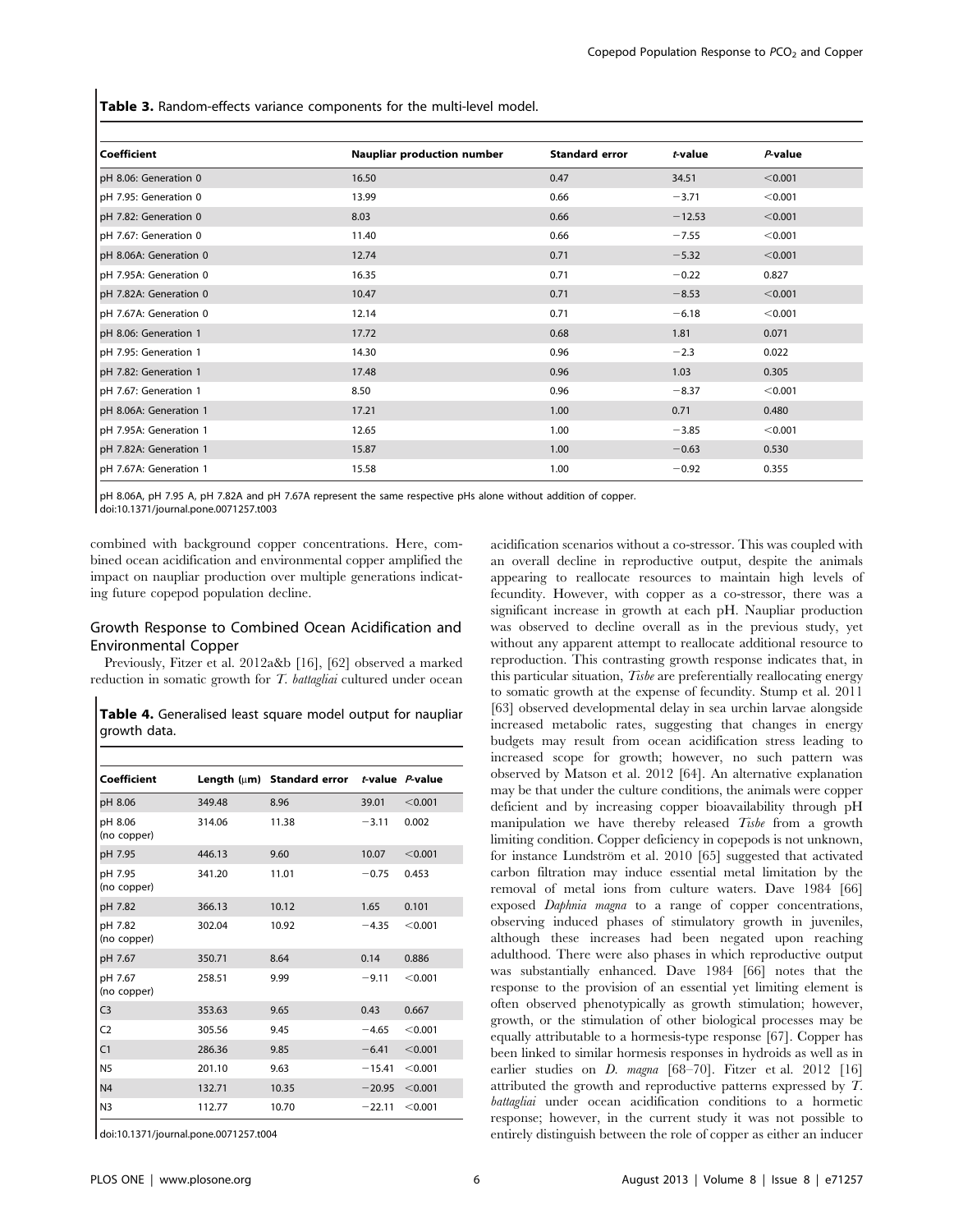of hormesis and its role as an essential nutrient. It is however, pertinent to consider the concept of the window of essentiality, or alternatively the optimal concentration range for essential elements (OCEE) as described by Van Assche et al. 1997 [71] and Hopkin 1989 [72]. The model describes a bell-shaped curve with elemental deficiency at the extreme left hand side, elemental toxicity to the extreme right and the OCEE between the two. One may consider the situation whereby copepods cultured without supplemental copper, or indeed with copper at ambient pH, are in the deficient section and as declining pH increases copper bioavailability the model stasis moves to the right into the OCEE region, as evidenced by enhanced growth. Further, as pH continues to drop the stasis continues to shift to the right and begins to encroach into the toxic range, as evidenced by the declining reproductive output. Such a scenario is described for D. magna by Bossuyt & Janssen 2004 [73]. Whereas this concept of stimulated growth may potentially be beneficial at the individual level [74], the overall consensus remains that reproduction, and therefore population dynamics, will suffer under acidified conditions, with or without the burden of copper exposure. We therefore draw the conclusion, from a population perspective, that under ocean acidification scenarios the essential element status of copper is driven into the toxic range of the window of essentiality.

Copper uptake may have been direct, but more likely would have been via the food source. Ocean acidification conditions have been demonstrated to constrain microalgae fatty acid profiles, which may impact energy transfer along trophic levels [75]. It could be argued that such a situation may have occurred in the Fitzer et al. 2012 [16] study wherein the nutritional quality of the microalgae diet would have been de facto downgraded; hence the observed reduction in somatic growth. Conversely, supplementing

|                           | <b>Table 5.</b> Mean copepod cuticle elemental concentrations |
|---------------------------|---------------------------------------------------------------|
|                           | given as means normalised to carbon by weight percentage      |
| $\pm$ one standard error. |                                                               |

| <b>Element</b> | рH   | No added copper  | <b>Added copper</b> |
|----------------|------|------------------|---------------------|
| Carbon         | 8.06 | $41.70 \pm 8.99$ | $41.14 \pm 9.23$    |
|                | 7.95 | $37.15 \pm 4.52$ | $36.09 \pm 2.24$    |
|                | 7.82 | $43.28 \pm 4.11$ | $12.36 \pm 8.31$    |
|                | 7.67 | $52.55 \pm 1.38$ | $49.52 \pm 1.37$    |
| Oxygen         | 8.06 | $52.51 \pm 8.32$ | $55.17 \pm 9.81$    |
|                | 7.95 | $50.71 \pm 0.65$ | $55.03 \pm 1.68$    |
|                | 7.82 | $48.23 \pm 2.95$ | $70.91 \pm 6.10$    |
|                | 7.67 | $43.40 \pm 0.59$ | $47.43 \pm 1.30$    |
| Phosphorus     | 8.06 | $0.59 \pm 0.12$  | $0.28 \pm 0.06$     |
|                | 7.95 | $0.54 \pm 0.25$  | $0.48 + 0.11$       |
|                | 7.82 | $0.87 \pm 0.10$  | $0.61 \pm 0.22$     |
|                | 7.67 | $0.25 \pm 0.04$  | $0.22 \pm 0.10$     |
| Sulphur        | 8.06 | $0.69 \pm 0.15$  | $0.61 \pm 0.13$     |
|                | 7.95 | $0.40 \pm 0.06$  | $0.51 \pm 0.06$     |
|                | 7.82 | $0.64 \pm 0.34$  | $1.16 \pm 0.55$     |
|                | 7.67 | $0.38 + 0.15$    | $0.44 \pm 0.07$     |
| Calcium        | 8.06 | $0.81 \pm 0.19$  | $0.21 \pm 0.04$     |
|                | 7.95 | $1.85 \pm 0.88$  | $0.47 \pm 0.04$     |
|                | 7.82 | $0.70 \pm 0.15$  | $0.94 \pm 0.20$     |
|                | 7.67 | $0.50 + 0.18$    | $0.21 \pm 0.05$     |

doi:10.1371/journal.pone.0071257.t005

copper may have upgraded the nutritional status of the diet by increasing protein and lipid titres [76]. Similarly, the possibility remains that the microalgae may have complexed the free copper ions and therefore reduced their toxicity [77]. Notwithstanding these points, our data are for copepods fed ad libitum on a mixed microalgae diet and although clearance rates were not recorded, justification for growth due to algal quality remains speculative.

#### Cuticle Composition Response to Environmental Copper and Ocean Acidification

Cuticle elemental composition using ESEM-EDX was employed as a means to examine copper uptake, yet interestingly, when comparing cuticle composition between copper supplemented and non-supplemented experiments, copper was undetected. There were, however, significant decreases for sulphur, phosphorus and calcium at all pH values. Copper is taken into cells through binding with transport ligands (proteins in the proteinaceous matrix) to allow a route across the hydrophobic cell membrane [78]. These internal ligands are likely to have  $S<sub>-</sub>$  and  $N$ binding sites, ready to accept trace metals, containing protein functional groups [78]. Although copper-sulphur granules are involved in the metabolism of haemocyanin and are related to the moult cycle in crustaceans [79], this is not observed in copepods; they are more likely to have a role in detoxification [79]. The decrease in sulphur concentrations within the cuticle implies that more copper is being taken up through the copepod cuticle under acidified conditions. Once copper has entered the cell, concentrations exceeding the organism's requirement need to be detoxified; it is more dangerous for the organism to be exposed to lower concentrations of metabolically available metals than a higher burden of accumulated but detoxified metals [78]. Metallothioneins, present and functional in copepods [80] play an important role in redistributing copper; subsequently they are involved in lysosomal breakdown, leaving free insoluble metal-rich compounds [78]. These compounds bind to calcium-containing granules based on phosphate which plays a further detoxifying role [78]. The decrease in the cuticle burden of both phosphorus and calcium in all pH plus copper treatments compared with pH alone suggests that phosphorus and calcium removal from the cuticle may be functioning as a mechanism of copper detoxification in this system. In polluted systems it has been shown that phosphorus and sulphur, along with trace metals, can accumulate in the residual lysosomes of gastropod digestive cells [79]. Copepods have also been shown to have a high tolerance for copper as one of the essential trace metals, and at low levels of copper, metallothioneinlike proteins are induced to cope with increased trace metal stress [26]. In combination with the reduced naupliar production it would seem that increasing ocean acidification will likely cause environmentally relevant concentrations of copper uptake to become toxic to benthic copepods. Confirmation of copper up take was achieved through complete digestion of copepods further supporting this hypothesis.

#### Possible Implications for Benthic Copepods

Our results for T. *battagliai* suggest that increasing ocean acidification in concert with environmentally realistic copper concentrations will prove detrimental to copepod reproduction and development. Direct impacts may involve a possible energy trade off with naupliar production and somatic growth as a direct result of environmental stress. Nevertheless, this remains a topic that is subject to considerable debate and interpretation. Despite the multigenerational aspect of this study and that of its forerunner [16], it is as yet unclear whether *Tisbe*, as a representative copepod, is capable of acclimation to an acidified and potentially more toxic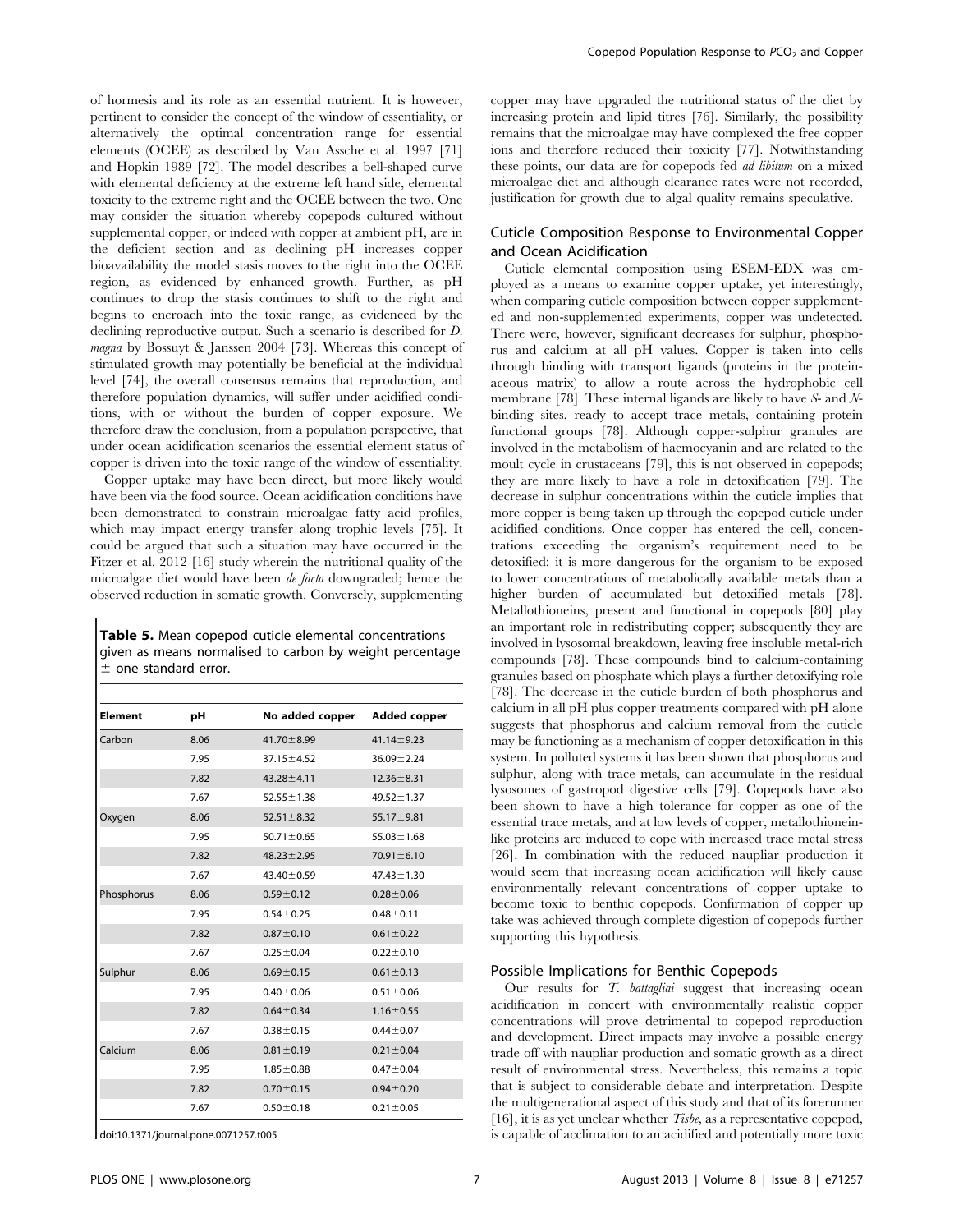ocean. It is however patently clear that Tisbe has the capacity for significant phenotypic plasticity as evidenced by its plastic approach to growth. What is unclear is at which point this plasticity begins to progress to acclimation and adaptation [81].

Further study into scope for growth with combined stressors is vital to explore the underlying mechanisms in greater detail. Multigenerational modelling predicted a population decline in T. battagliai with future projections of ocean acidification combined with environmental copper concentrations beyond that of ocean acidification impact alone. Thus, in the future ocean copepods may be both larger and smaller in number, presenting problems to predators such as juvenile fish. The adoption of a universal view on ocean acidification impacts seems both unlikely and unjustified. The ''one size fits all'' approach to ocean acidification research does not take into account local systems or regional variability. Individual laboratory experiments examining ocean acidification impact on marine organisms have been shown to have very different impacts compared to impacts combined with increased temperature. Further investigation of the combined impact of benthic environmental stressors and ocean acidification on benthic marine organisms is required to further predict the natural ecosystem impact of decreasing ocean pH.

#### References

- 1. Gibbs SJ, Stoll HM, Brown PR, Bralower TJ (2010) Ocean acidification and surface water carbonate production across the Paleocene-Eocene thermal maximum. Earth Planet Sci Lett 295: 583–592.
- 2. Clapham ME, Payne JL (2011) Acidification, anoxia, and extinction: A multiple logistic regression analysis of extinction selectivity during the Middle and Late Permian. Geology 39: 1059–1062.
- 3. Ogden DE, Sleep NH (2012) Explosive eruption of coal and basalt and the end-Permian mass extinction. Proc Nat Acad Sci USA 109: 59–62.
- 4. Doney SC, Fabry VJ, Feely RA, Kleypas JA (2009) Ocean acidification: The other CO2 problem. Ann Rev Mar Sci 1: 169–192.
- 5. IPCC (2007) Climate Change 2007: the fourth assessment report of the Intergovernmental Panel on Climate Change (IPCC). Cambridge University Press, Cambridge, UK.
- 6. Ferrari MCO, McCormick MI, Munday PL, Meekan MG, Dixson DL, et al. (2011) Putting prey and predator into the  $CO<sub>2</sub>$  equation - qualitative and quantitative effects of ocean acidifation on predator-prey interactions. Ecology Letters 14: 1143–1148.
- 7. Kroeker KJ, Kordas RL, Crim RN, Singh GG (2010) Meta-analysis reveals negative yet variable effects of ocean acidification on marine organisms. Ecology Letters 13: 1419–1434.
- 8. Mathis JT, Cross JN, Bates NR (2011) The role of ocean acidification in systemic carbonate mineral suppression in the Bering Sea. Geophys Res Lett 38: L19602.
- 9. Tyrell T (2011) Anthropogenic modification of the oceans. Philos Trans R Soc A 369: 887–908.
- 10. Caldeira K, Wickett ME (2003) Anthropogenic carbon and ocean pH. Nature 425: 365.
- 11. Anthony KRN, Maynard JA, Diaz-Pulido G, Mumby PJ, Marshall PA, et al. (2011a) Ocean acidification and warming will lower coral reef resilience. Glob Chang Biol 17: 1798–1808.
- 12. Cooley SR, Kite-Powell HL, Doney SC (2009) Ocean acidification's potential to alter global ecosystem services. Oceanography 22: 172–181.
- 13. Meakin NG, Wyman M (2011) Rapid shifts in picoeukaryote community structure in response to ocean acidification. ISME Journal 5: 1397–1405.
- 14. Byrne M (2012) Global change ecotoxicology: Identification of early life history bottlenecks in marine invertebrates, variable species responses and variable experimental approaches. Mar Environ Res 76: 3–15.
- 15. Dupont S, Thorndyke MC (2009) Impact of  $CO_2$ -driven ocean acidification on invertebrates early life-hystory-What we know, what we need to know and what we can do. Biogeosci Discuss 6: 3109–3131.
- 16. Fitzer SC, Caldwell GS, Close AJ, Clare AS, Upstill-Goddard RC et al. (2012a) Ocean acidification induces multi-generational decline in copepod naupliar production with possible conflict for reproductive resource allocation. J Exp Mar Biol Ecol 418–19: 30–36.
- 17. Kurihara H, Ishimatsu A (2008) Effects of high  $CO<sub>2</sub>$  seawater on the copepod (Acartia tsuensis) through all life stages and subsequent generations. Mar Pollut Bull 56: 1086–1090.
- 18. Sunday JM, Crim RN, Harley CDG, Hart MW (2011) Quantifying rates of evolutionary adaptation in response to ocean acidification. PLoS ONE 6: e22881.
- 19. Denman K, Brasseur G, Chidthaisong A, Ciais P, Cox PM, et al. (2007) Couplings between changes in the climate system and biogeochemistry. In Climate Change 2007: The Physical Science Basis. Contributing of Working

#### Supporting Information

File S1 (XLS)

File S2 (XLS) File S3

(XLS)

#### Acknowledgments

We are grateful to Pauline Carrick for ESEM analysis.

#### Author Contributions

Conceived and designed the experiments: SCF GSC TSC RCU MGB. Performed the experiments: SCF. Analyzed the data: SCF. Contributed reagents/materials/analysis tools: SCF GSC TSC RCU MGB. Wrote the paper: SCF GSC.

Group 1 to the Fourth Assessment Report of the Intergovernmental Panel on Climate Change. [Solomon S, Qin D, Manning M, Chen Z, Marquis M Averyt KB, Tignor M and Miller HL (eds.)]. Cambridge University Press, Cambridge, United Kingdom and New York, NY, USA.

- 20. Araujo CVM, Diz FR, Tornero V, Lubian LM, Moreno-Garrido I (2010) Ranking sediment samples from three Spanish estuaries in relation to its toxicity for two benthic species: The microalga Cylindrotheca closterium and the copepod Tisbe battagliai. Environ Toxicol Chem 29: 393–400.
- 21. Geffard O, Geffard A, Budzinski H, Crouzet C, Menasria R, et al. (2005) Mobility and potential toxicity of sediment-bound metals in a tidal estuary. Environ Toxicol 20: 407–417.
- 22. Green AS, Chandler GT, Blood ER (1993) Aqueous-, pore-water-, and sediment-phase cadmium: Toxicity relationships for a meiobenthic copepod. Environ Toxicol Chem 12: 1497–1506.
- 23. Hagopian-Schlekat T, Chandler GT, Shaw TJ (2001) Acute toxicity of five sediment-associated metals, individually and in a mixture, to the estuarine meiobenthic harpacticoid copepod Amphiascus tenuiremis. Mar Environ Res 51: 247–264.
- 24. Millero FJ, Santana-Casiano JM, González-Dávila M (2010) The formation of  $Cu(II)$  complexes with carbonate and bicarbonate ions in NaClO<sub>4</sub> solutions. J Solution Chem 39: 543–558.
- 25. Richards R, Chaloupka M, Sano` M, Tomlinson R (2011) Modelling the effects of 'coastal' acidification on copper speciation. Ecol Modell 222: 3559–3567.
- 26. Barka S, Pavillon J-F, Amiard JC (2001) Influence of different essential and nonessential metals on MTLP levels in the copepod Tigriopus brevicornis. Comp Biochem Physiol Part C 128: 479–493.
- 27. Anlauf H, D'Croz L, O'Dea A (2011) A corrosive concoction: The combined effects of ocean warming and acidification on the early growth of a stony coral are multiplicative. J Exp Mar Biol Ecol 397: 13–20.
- 28. Anthony KRN, Kleypas JA, Gattuso JP (2011b) Coral reefs modify their seawater carbon chemistry - implications for impacts of ocean acidification. Glob Chang Biol 17: 3655–3666.
- 29. Byrne M, Ho M, Selvakumaraswamy P, Nguyen HD, Dworjanyn SA, et al. (2009) Temperature, but not pH, compromises sea urchin fertilization and early development under near-future climate change scenarios. Proc R Soc Lond B Biol Sci 276: 1883-1888.
- 30. Byrne M, Soars N, Selvakumaraswamy P, Dworjanyn SA, Davis AR (2010) Sea urchin fertilization in a warm, acidified and high  $pCO_2$  ocean across a range of sperm densities. Mar Environ Res 69: 234–239.
- 31. Egilsdottir H, Spicer JI, Rundle SD (2009) The effect of CO<sub>2</sub> acidified sea water and reduced salinity on aspects of the embryonic development of the amphipod Echinogammarus marinus (Leach). Mar Pollut Bull 58: 1187–1191.
- 32. Findlay HS, Kendall MA, Spicer JI, Widdicombe S (2010) Relative influences of ocean acidification and temperature on intertidal barnacle post-larvae at the northern edge of their geographical distribution. Estuar Coast Shelf Sci 86: 675– 682.
- 33. Lacoue-Labarthe T, Martin S, Oberhansli F, Teyssie J-L, Markich S, et al. (2009) Effects of increased  $pCO_2$  and temperature on trace element (Ag, Cd and Zn) bioaccumulation in the eggs of the common cuttlefish, Sepia officinalis. Biogeosciences Discuss 6: 4865.